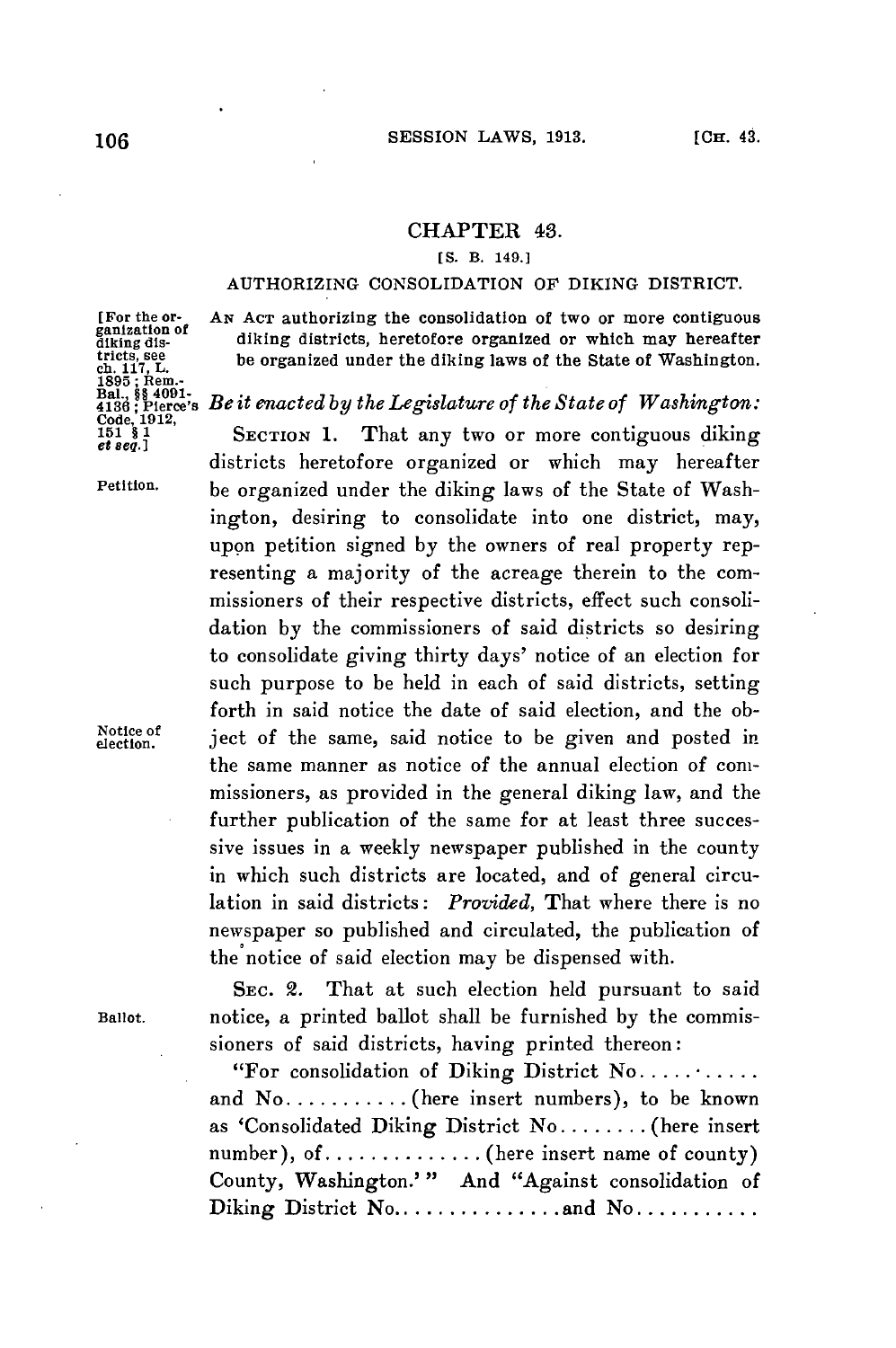(here insert numbers)" in such form as to enable the voters to express their choice as to the proposition submitted.

**SEC. 3.** That the manner of conducting said election and the hours between the opening and closing of the polls and the officers of said election shall be the same as provided in the general diking law for the annual election of officers of diking districts, and in case a canvass of the votes cast at said election shall show a majority of the votes cast in each of the districts seeking to consolidate to be in favor of consolidation, an order shall at once be Consolidaentered upon the minutes of each of said districts **by** the commissioners thereof, showing the result of said vote cast at said election, and setting forth therein the name of such consolidated district, and a copy of the minutes so entered duly certified **by** the commisisoners of each of said districts shall be filed, one each with the auditor and treasurer of the county within which said districts are located, and one with the clerk of the superior court of such county, to be entered and filed **by** the clerk of such court in the original proceedings establishing said districts, and a certified copy of such entry shall be transmitted to the secretary of state **by** the clerk of said court, and thereafter the territory embraced in said districts so consolidated shall Designation. be known and designated as "Consolidated Diking District **No..............** here insert number) of **...........** (here insert name of county) County, Washington," as provided in said order, and thereafter the said district shall have the same powers and duties as other diking districts organized under the diking laws of the State of Washington.

SEC. 4. The diking commissioners of the districts con- Commisstituting such consolidated district shall be the board of commissioners of such consolidated district and discharge the duties of such officers until the next general election for the election of diking commissioners, and until a board of commissioners for said consolidated district are elected and qualified, and thereafter the officers of said consoli-

**diking law**

tion.

sioners.